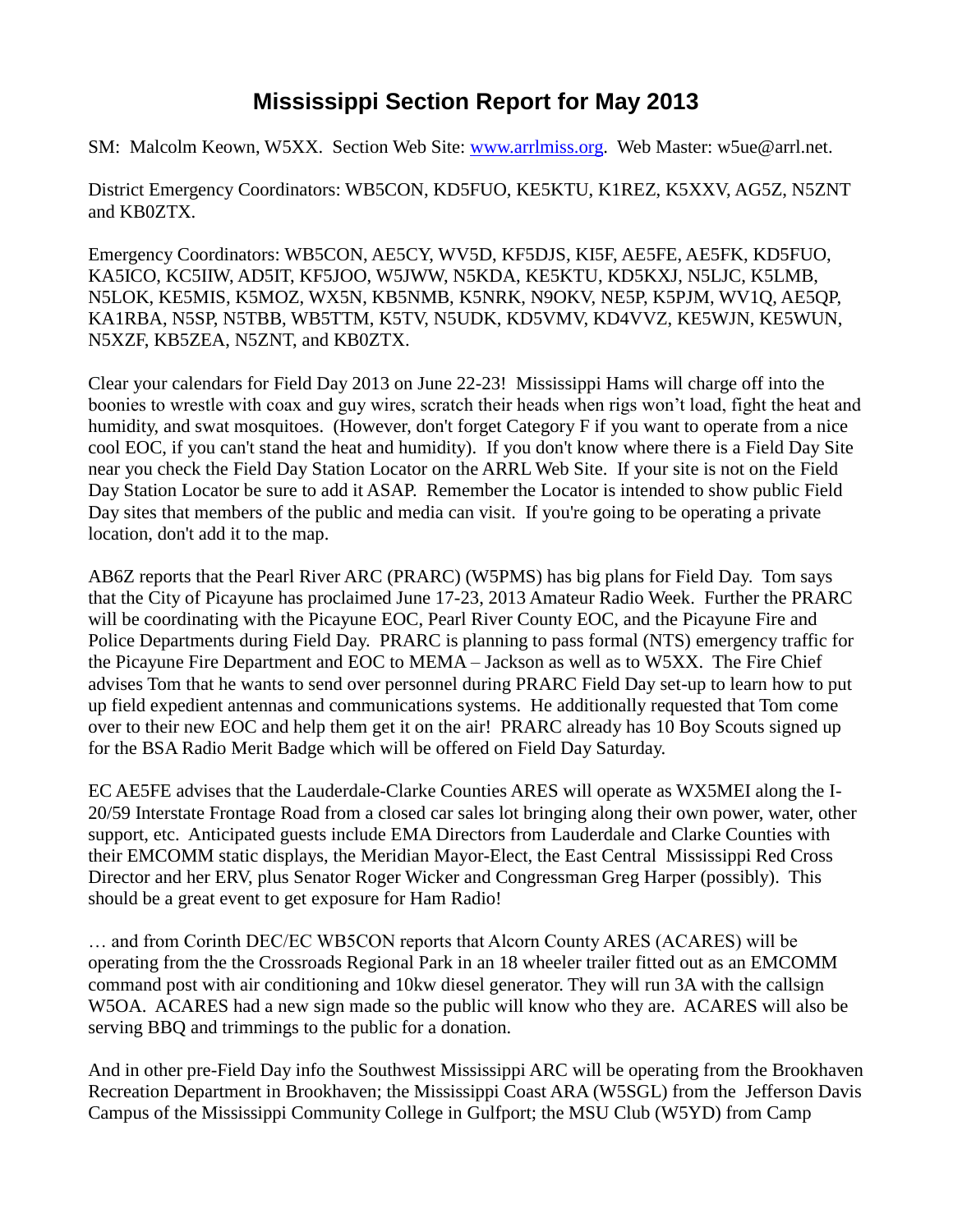Seminole north of Starkville; the 599 DXA (NA5NN) from the Dantzler Community Center in Brooklyn; the Meridian ARC (KB5ARC) from the East Central Mississippi Red Cross Facility in Meridian; the Jackson County ARA (N5OS) from the Mississippi Gulf Coast Community College – Gautier Campus; the Central Mississippi ARA (WM5A) from the Woman's Hospital in Flowood; the Mississippi MDOT ARC (KM5DOT) from Jackson; the Dixie ARC (KE5WEE) from a location on Highway 333 near Grenada; the Olive Branch ARC (W5OBM) from the Olive Branch Park; the North Mississippi Radio Amateurs (W5NEM) from the Itawamba County EOC; the Ole Miss ARC (W5UMS) from Oxford; and the Jackson ARC (W5PFC) will be out to maximize public contact by operating from a grass field between Sam's and the Bass Pro Shop in Pearl! Everybody should have a Field Day Site near them. CU FD!

On your long range calendar, the Central Mississippi ARA will host the annual ARRL Day in the Park in Brandon at Shiloh Park on September 21 from 9AM to 1 PM. More details to follow from Chairman KF5EZT.

Asst. SM AG5Z reports from Biloxi that he and Event POC N5UDK, representing the ARRL, manned a display booth at the joint Mississippi Association of Broadcasters/Louisiana Association of Broadcasters annual convention at the IP Casino on June 5th and 6th. The gathering consisted of radio and television station owners as well as broadcast engineers brought together to discuss various issues impacting the broadcast industry. Also in attendance were exhibitors of many products and services used by and of interest to the broadcasters. The ARRL Booth afforded the opportunity to disperse information on ham radio and the capabilities that may be useful to broadcasters especially in times of emergency. Contact information was exchanged with several TV and radio station owners with followup planned in the near future. Tower space for repeaters was a common item of discussion and in all cases replies from owners were favorable.

There was also some interesting new equipment on display that may soon be impacting the Ham bands in a positive way. High power RF devices have made big strides on the past few years. AG5Z suspects that we will be seeing more on this before too long.

And in another opportunity to showcase Ham Radio, KB9ZR reports in the June Mississippi Coast ARA 'Splatter' that four members of the club manned an information booth at the Emergency Preparedness Fair held at the Latter Day Saints Church in Gulfport. Numerous people stopped by and asked for information and many asked about classes. Thanks to K5KMU, KF5BA, AE5MU, and KB9ZR for volunteering their time.

This was another good year for Dayton with over 24,000 in attendance and only a few sprinkles in the flea market as well as the excellent forums and the usual huge display of new gear by the commercial vendors. Mississippi was well represented by N5ZNO, W5JDX, AE5OG, K5VU, KJ5XQ, WZ5Y, KB5VE, NE5P, AG5Z, W5XX, and K5FLU with the MFJ Crew. A highlight of the weekend was the presentation of the 2013 Dayton Hamvention Special Achievement Award to W5JDX for his work on Amateur logic TV and Ham Nation. Prior to the Hamvention a banquet was given in George's honor at Table 100 in Dogwood organized by K4FMH.

DEC KB0ZTX advises that severe weather impacted DeSoto County on May 21. The major problem was flooding of roads and structures. Ken thanks to the following for passing in reports on the storm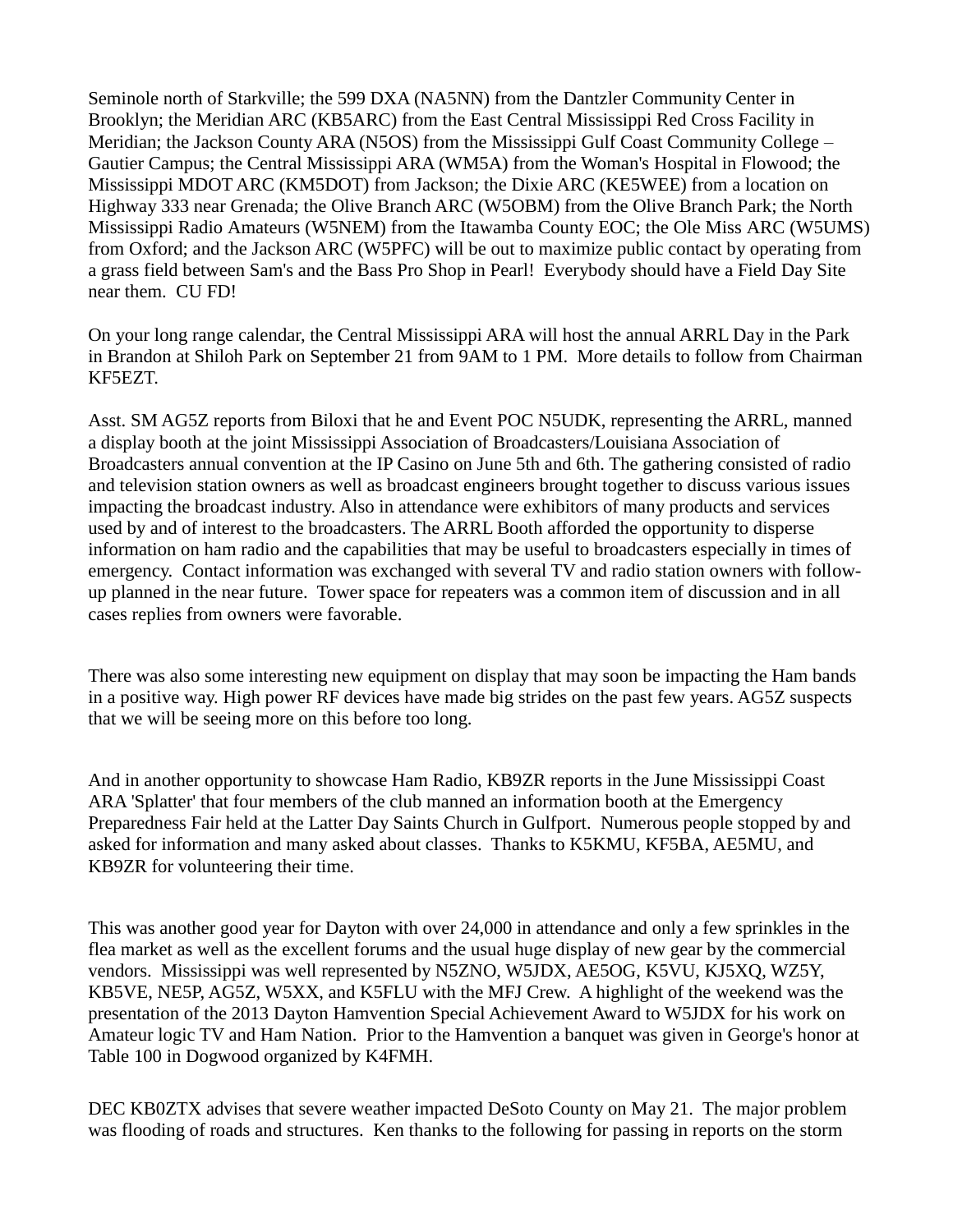## event: KD5VMV, N4IL, N5UOV, KF5KVL, W5ETZ, KF5TPU, KI4OTF, KF5PNF, KD5VHX, KE5EOR, KD5IWH, KE5NBD, KE5SDB, KA5WGF, W4FP, and KI4QAQ.

N5DU reports that on Saturday, May 4, 2013, members of the Jackson Amateur Radio Club and the Central Mississippi Amateur Radio Association provided communications support for the City of Ridgeland 2013 Natchez Trace Century Ride. Over 400 bicycle riders participated in this event, which consisted of a 25 mile ride, a 50 mile ride, a 62 mile ride, or a 100 mile ride. In recent years, the course has started at the Old Trace Park in Ridgeland and gone 50 miles up the Natchez Trace and then back along the same stretch of the Natchez Trace for the full 100 miles, with designated turn around points for the shorter rides. This year marked a substantial change from the past, with the main course leaving Old Trace Park and taking a long loop through Rankin and Madison Counties before returning several miles down the Natchez Trace to the Park. One of the rides had a few miles not on the main loop, so there was well over 100 miles of course to cover for this event.

With a great show of support from the Ham Radio community, operators covered all 8 rest stops, the start/finish line, one rover on the course in Rankin County, one rover on the course in Madison County, and a tail end Charlie following the last rider at all times. The following seventeen operators participated in the event: KD5KHI, KF5QXU, KF5RBF, WM5A, WX5H, KE5JKD, KE5WAC, N5GT, K5IMT, K5GCY, KF5EZT, KD5JPB, KF5IZ, KD5SBP, KD5CZF, K5BLL, and N5DU. Many thanks to all of those who worked this event.

K5XU advises that on Saturday, May 11, members of the Jackson Amateur Radio Club provided communications for the 100 Miles of MAYHEM charity bike ride. This ride drew approximately 150 participants, who covered up to 100 miles of roads and trails in Madison County. The ride was sponsored by the Bike Crossing Bicycle Shop as a benefit for the Blair E. Batson Children's Hospital. The amateurs who participated were K5GCY, KA5TJW, KE5JKD, KE5WAC, N5KLT, K5IMT, K5BLL, K5XU, and N5DU. The 147.075 repeater, operated by AA5JC provided excellent coverage of the entire route.

As part of the 150 th Anniversary of the Vicksburg Campaign, Club President K5IMT reports that the Vicksburg ARC set up special event station W5V at the Vicksburg Tourist Bureau Office. Those participating were N5JGK, WB5YKR, K5NRK, KJ5XQ, W5WAF, and K5IMT. And the fun continued the next weekend for the 'Museum Ships on the Air' when W5V was activated from the U.S.S Cairo Museum in the Vicksburg National Military Park. During the operation tourist WA6PPI came by to check out the activities. Those operating were N5JGK, K5NRK, K5IMT, and W5XX. Band conditions were not good either weekend, but a good time was had by all.

For many years now Mississippi has been one of the states that does not have a county award. With this in mind the 599 DX Association is now sponsoring the Worked All Mississippi Counties Award. The basic award is for working 41 of the 82 counties while the top award is to work all 82 counties. Details can be found on the 599 DXA Web Site at 599dxa.org or by contacting Awards Manager K5JUM at k5jum@599dxa.org.

K5JAW relays that he and KC5WQ have successfully sent to and received digital packet signals back from the International Space Station (RS0ISS-4) as the ISS passed over the Mississippi Delta.

Welcome to the following new Hams in Mississippi in May: KF5VKO, Greta – Columbus; KF5VLB, James – New Albany; KF5VPB, Charles – Ridgeland; KF5VPC, Victor – Star; KF5VPD, Edwin – Madison; KF5VPE, Jasper – Hazlehurst; KF5VPF, Ginger – Crystal Springs; KF5VPG, Corley –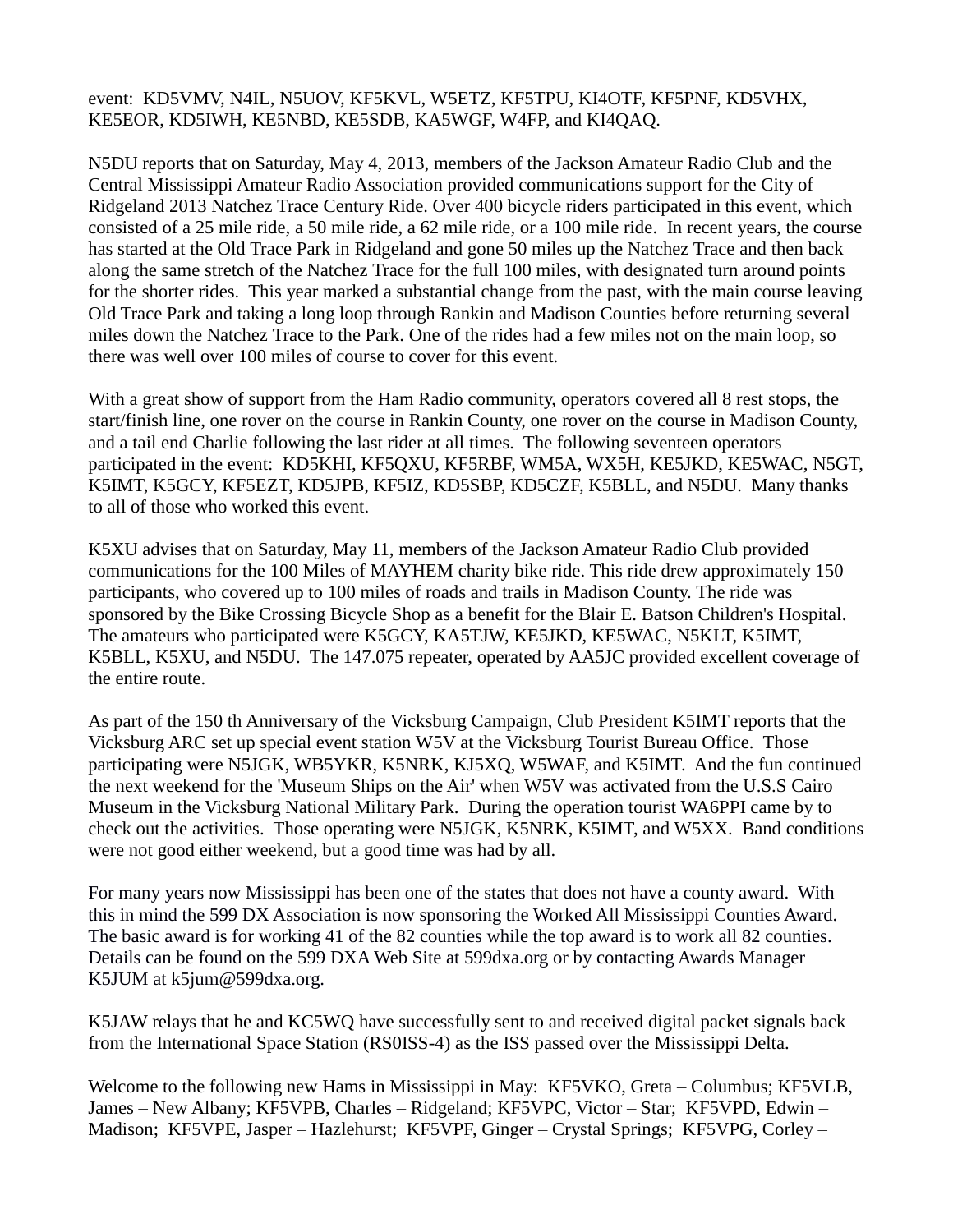Madison; KF5VPK, Jimmy – Biloxi; KF5VPQ, James – Columbus; KF5VPR, Brian – Columbus; KF5VPS, James – Starkville; KF5VPT, Martin - Starkville; KF5VPU, Justin – Maben; KF5VPV, Latisha – Starkville; KF5VPW, Brandon – Caledonia; KF5VPX, Steven – Mathiston; KF5VPY, Macin – Starkville; KF5VQA, Charles – Lucedale; KF5VRU, Mabel – Gulfport; KF5VVT, James – Clinton; KF5VVU, Jimmy – Morton; KF5VVZ, Sammy – Holly Springs; KF5VWP, Kathy – Horn Lake; and KF5VWQ, Mildred – Horn Lake.

Also welcome to the following new ARRL Members in May: KJ5EE – Brandon; K5EJO – Diamondhead; KD5OTK – Madison; KF5SEJ – Crystal Springs; KF5SHS – Biloxi; W5TF – Laurel; N5TNT – Hattiesburg; KF5TTU – Saltillo; KD5UVV – Picayune; KF5VPV – Star; and NU5U – Pontotoc. ARRL Membership in Mississippi fell back in May being down 12 from our record high of 1,146 in March and April. Time to go back to work!

Also welcome to KD4VVZ as EC for George County and KC5IIW as EC For Scott County. Former Scott County EC K1REZ will concentrate on his new duties as DEC for East Central Mississippi. In addition welcome to KF5UBZ as Asst. EC for Scott County and KB5JN as Asst. EC for Adams County.

Congratulations to the following on their upgrades: WA5CYR – Baldwyn; KF5NGZ – New Albany; KJ4NWC – Byhalia; KF5TAV – Horn Lake; KF5TQO – Meadville; KF5TRK – Natchez; KF5TWK – Olive Branch; and KF5UWG – Myrtle.

Also congratulations to Adams County EC N5KDA who completed ARRL EC-001 – Introduction to Amateur Radio Emergency Communications.

Club Newsletters/Reports: Hattiesburg ARC (AC5E), Lowndes County ARA (AD5DO), Meridian ARC (W5MAV), Mississippi Coast ARA (KB9ZR), and the Northeast Mississippi ARA (KB5NMB).

DEC/EC Reports: WB5CON (NE MS/Alcorn), KF5EZT (Rankin), AF5FE (Lauderdale/Clarke), N5KDA (Adams), K5MOZ (Jackson), KB5NMB (Itawamba), WX5N (Prentiss and Tishomingo), WV1Q (Jasper), K1REZ (EC MS/Scott), KE5WJN (Pearl River), and KB0ZTX (NW MS/Marshall).

Regret to report the passing of W5SAR of Waynesboro. Dennis was a WWII veteran and a long time check in on the MSPN.

HF Net Reports - sessions/QNI/QTC (Net Manager)

Magnolia Section Net 31/1140/28 (K5DSG) MS Baptist Hams Net 2/5/0 (WF5F) MSPN 31/2228/25 (K5NRK) MS Slow Net 22/51/0 (W3TWD)

VHF Net Reports - sessions/QNI/QTC (Net Manager)

Booneville and Prentiss County ARES 4/47/0 (WX5N) Capital Area Em Net 4/80/0 (K5XU) Delta ARES Net 4/24/0 (K5JAW) Grenada/Yalobusha ARES Net One Skywarn Activation (AD5IT)